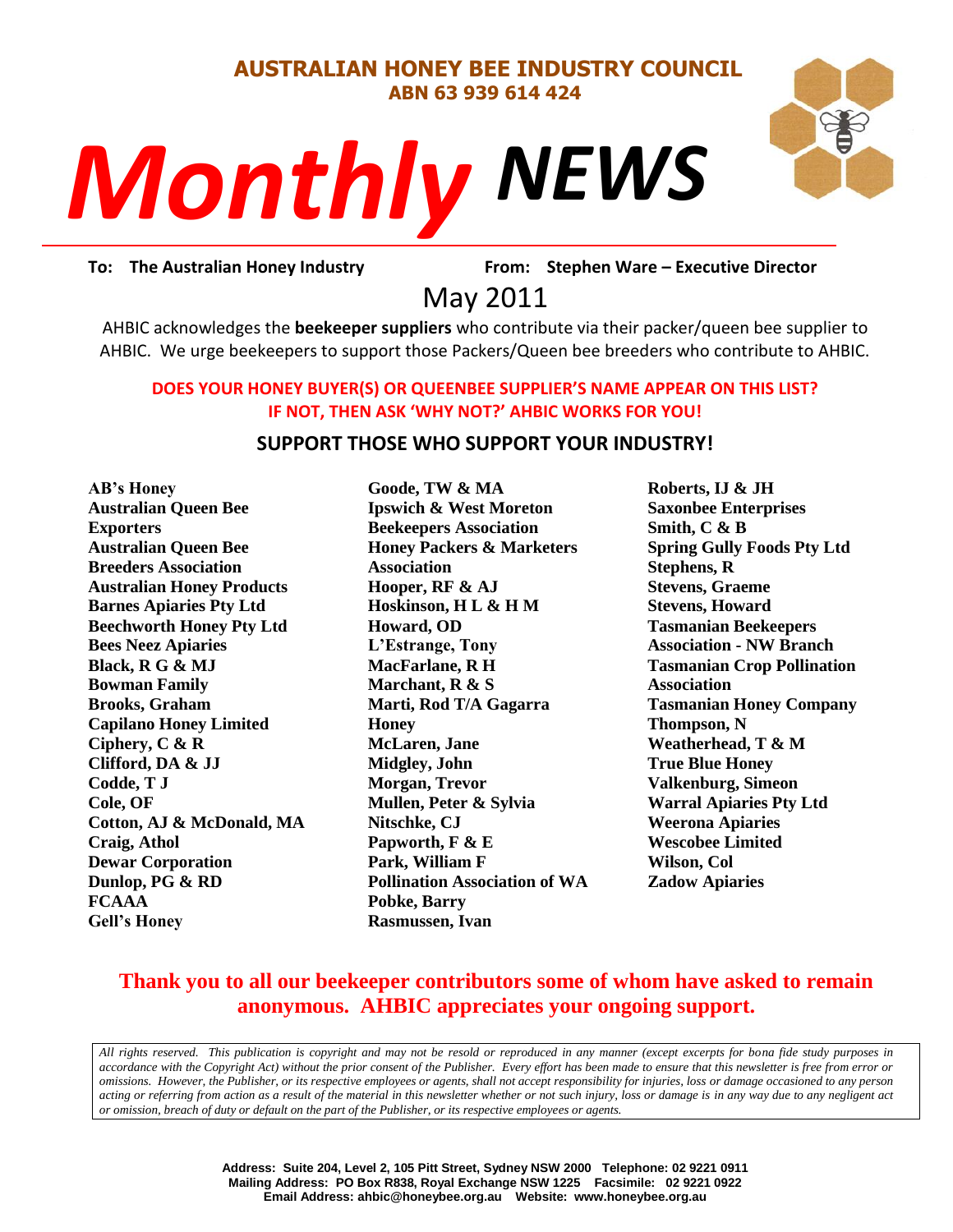*The Apiary Industry welcomes the Federal Government's commitment of \$2 Million as announced on 20 May 2011 by the Minister for Agriculture, Fisheries and Forestry, Senator the Hon Joe Ludwig. We will shortly begin negotiations with the States to finalise plans for the containment program.* 

#### PRESS RELEASE

*20 May 2011* DAFF11/131L

# PILOT PROGRAMS TO MANAGE ASIAN HONEYBEES AND MYRTLE RUST

The Gillard Government will provide \$3.5 million to support national pilot programs aimed at creating an ongoing solution to the management of Asian honeybees and the plant disease, Myrtle rust.

"The funding will give greater certainty for efforts to manage these invasive pest species," Minister for Agriculture, Fisheries and Forestry, Senator Joe Ludwig said.

Earlier this year, two separate National Management Groups, comprising representatives from industry and federal and state governments concluded that eradication of Asian honeybees and Myrtle rust is no longer technically feasible.

"This funding means that important ongoing control activities against Myrtle rust and Asian honeybees can continue," Minister Ludwig said.

**The funds, \$2 million for Asian honeybees** and \$1.5 million for Myrtle rust, are being provided to support a pilot of the national transitional containment principles developed by the National Biosecurity Committee in 2010.

"Funds for the pilot programs are in addition to the Budget allocation of \$15.4 million over two years for existing post-border plant and animal pest and disease eradication and control activities," he said.

"These programs compliment the government"s \$464 million Budget commitment to the ongoing reform of Australia"s biosecurity system."

Further information is available online at [www.daff.gov.au](http://www.daff.gov.au/)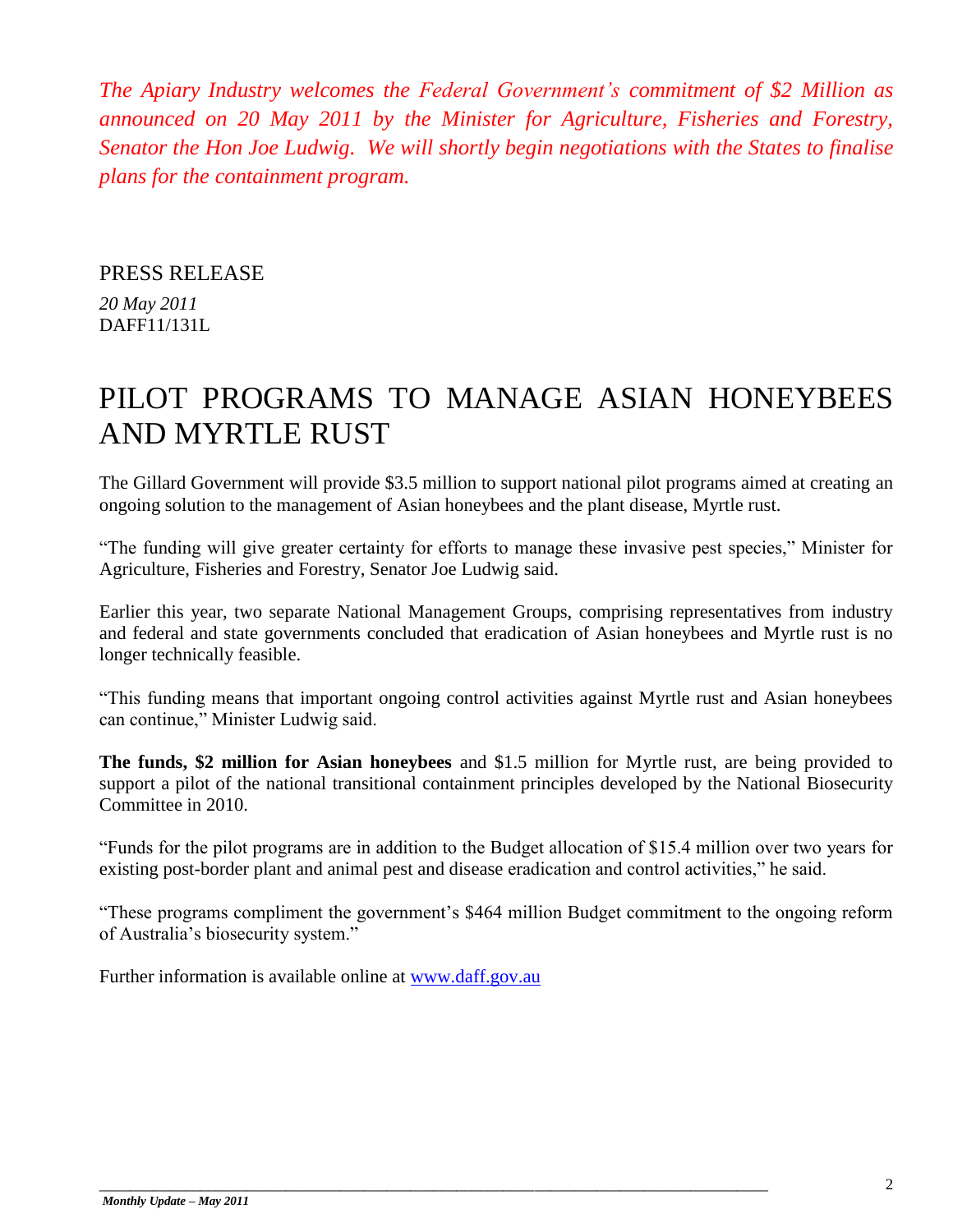#### *APIS CERANA* **UPDATE**

#### **Advice 95– 15 May, 2011**

Detections since Advice 94 are: IP378 was a swarm in Cairns on a tradesman Ute IP379 was a nest at Stratford IP380 was a swarm at north Cairns IP381 was a swarm at Kewarra Beach IP382 was a swarm at Portsmith IP383 was a nest at Malanda IP384 was a nest at Westcourt

The Queensland Department program is still in place with limited numbers.

The National Management Group Asian Bee Co-ordination Group was due to have a telephone hook-up on Friday 13 May but it has been postponed till Friday 20 May to allow Queensland to process some late comments received on the proposed new program.

On Monday 9 May I meet with Queensland staff in Cairns and Jodie Goldsworthy and Bill Weiss were also in attendance. We discussed the proposed volunteer program. The main point for consideration is the insurance angle. Hopefully this will be overcome. Jodie was looking at accommodation venues in Cairns although the volunteers may be used in Mareeba and Innisfail. That is to be determined later.

We will then need to await the outcome of the NMG Co-ordination meeting on 20 May. A positive outcome would mean that the volunteer program could be established. There is a small window of opportunity here with most commercial beekeepers from southern areas needing to back at home by the end of July to get hives to almond pollination.

There are positive signs that after representations to the Victorian and New South Wales Governments/Departments they are now willing to support this new program.

#### **Advice 96– 21 May, 2011**

The National Management Committee Asian honey bee co-ordination group had a telephone hook-up on Friday 20 May to discuss the latest plan for containment, surveillance and destruction of Asian bees in the Cairns area as prepared by the Queensland Department.

The money for the Asian bee program will be held and managed by Plant Health Australia. This is a very good first step.

The plan was discussed on the hook-up but has not yet been endorsed. It is to be the subject of a meeting in Cairns in June. There are still some sticking points to be sorted out. Be assured that your industry representatives are working hard to achieve a beneficial result for all Australians.

The program to use beekeeper volunteers in Cairns will hopefully get off the ground as soon as the paperwork is developed by the Queensland Department. The insurance issue has been resolved. The Department is working hard to put this in place ASAP as they are keen to utilise the beekeeper volunteers. The roster for the volunteers will be handled by Bill Weiss, so please register your desire to be a volunteer with Bill. Details will be provided to volunteers as soon as they are to hand.

\_\_\_\_\_\_\_\_\_\_\_\_\_\_\_\_\_\_\_\_\_\_\_\_\_\_\_\_\_\_\_\_\_\_\_\_\_\_\_\_\_\_\_\_\_\_\_\_\_\_\_\_\_\_\_\_\_\_\_\_\_\_\_\_\_\_\_\_\_\_\_\_\_\_\_\_\_\_\_\_\_\_\_\_\_\_

#### *Trevor Weatherhead*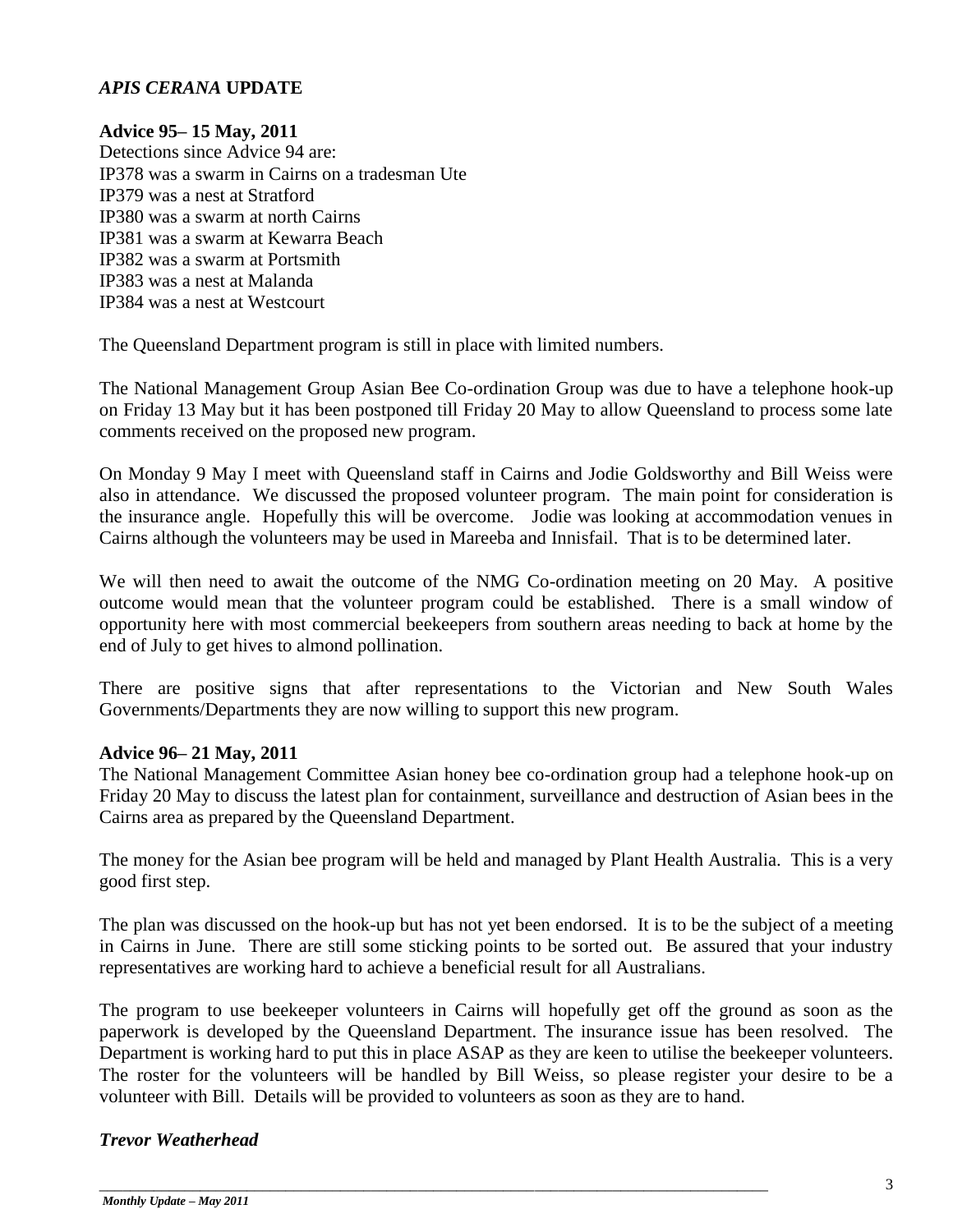# **AUSTRALIAN HONEY BEE INDUSTRY COUNCIL INC.**

Annual General Meeting and Conference to be held in conjunction with the South Australian Apiarists" Association Conference at Rydges Southpark, 1 South Terrace, Adelaide South Australia 5000 on Friday 8 July 2011 at 9.45am

# **AGENDA**

#### **Attendees:**

2 Delegates from New South Wales Apiarists" Association Inc. (NSWAA)

- 2 Delegates from Queensland Beekeepers" Association (QBA)
- 2 Delegates from South Australian Apiarists" Association (SAAA)
- 2 Delegates from Tasmanian Beekeepers Association (TBA)
- 2 Delegates from Victorian Apiarists Association Inc. (VAA)
- 2 Delegates from Western Australian Farmers Federation (WAFF) Beekeepers Section
- 3 Delegates from Honey Packers and Marketers Association
- 2 Delegates from National Council of Crop Pollination Associations
- 2 Delegates from Australian Queen Bee Breeders Association

1 Delegate from the Associate Members

# VARROA PREPAREDNESS

#### *Items 1-6 To be chaired by Mr Peter McDonald the elected Chairman of the Varroa Treatment & Preparedness Committee*

- **1. Varroa Preparedness - Mr Gerald Martin, Chairman of the Pollination R&D Advisory Committee**
- **2. Varroa Research – Dr Denis Anderson - CSIRO**
- **3. Honey Bee Industry and Pollination Continuity Strategy for Australia - Dr Mike McDonald (DAFF) - Secretariat - Honey bee industry and pollination continuity working group***)*
- **4. Cost Sharing – Dr Robyn Martin (DAFF)**
- **5. What we are funding - Honey Bee Research and Development Committee - Dr Dave Alden (RIRDC)**
- **6. The cost of Varroa - Mr Terry Ryan**
- **7. Chairman's Report**
- **8. Minutes of Previous Meeting**
- **9. Business Arising from Minutes**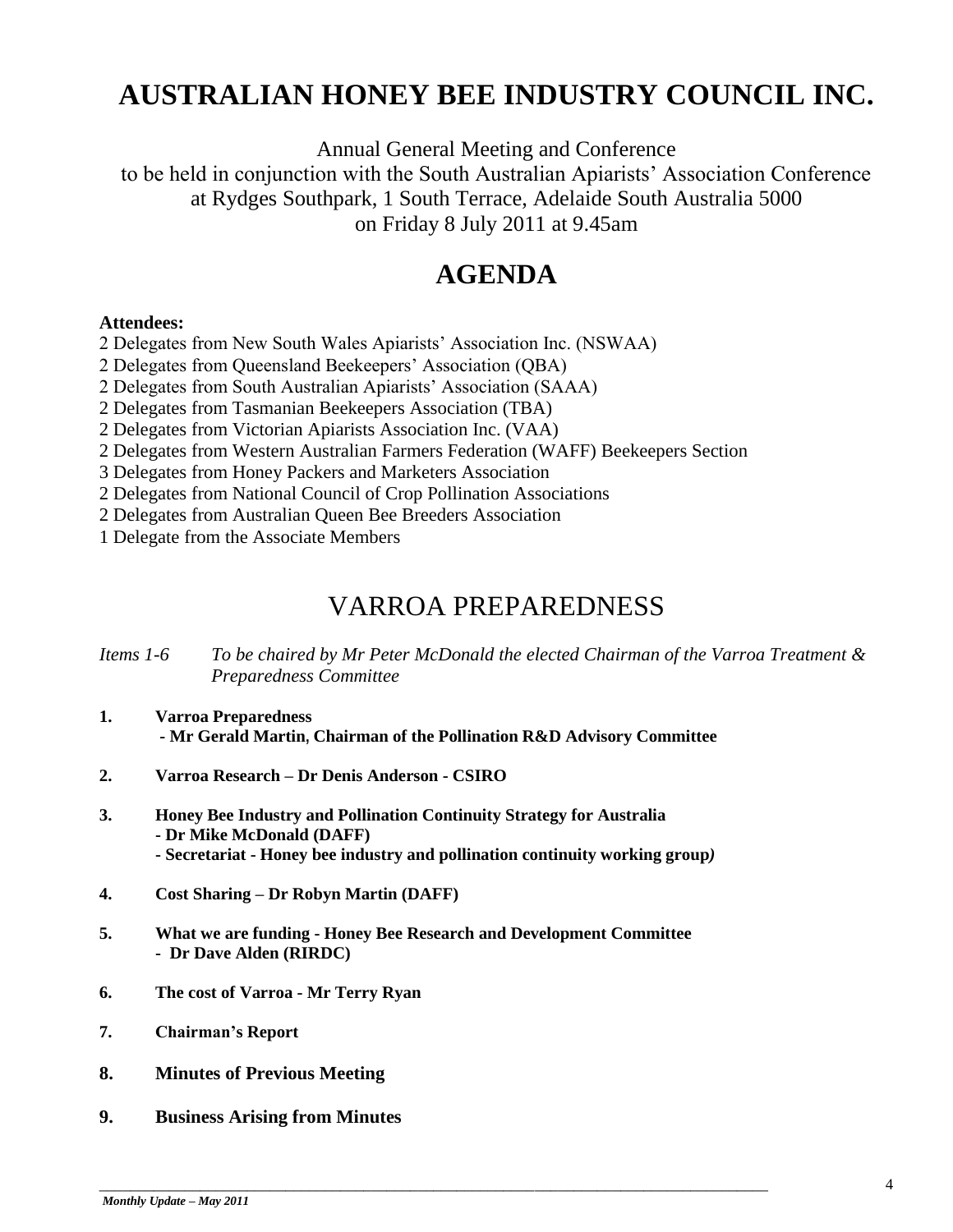#### **10. Education Committee**

#### **11. Food Safety and Prevention of Residues Committee**

- **12. Disease & Quarantine Committee**
- **13. Resource Committee**

#### **14. Financial Reports**

*Following presentation of the Financial Statements it is proposed: "That the audited financial statements for the year ended 30 April 2011 be adopted."*

- 14.1 Chairman & Director's Financial Report
- 14.2 Goodacre Report

#### **15. Sector Reports**

New South Wales Apiarists" Association Inc. (NSWAA) Queensland Beekeepers" Association (QBA) South Australian Apiarists" Association (SAAA) Tasmanian Beekeepers Association (TBA) Victorian Apiarists Association Inc. (VAA) Western Australian Farmers Federation (WAFF) Beekeepers Section Honey Packers" and Marketers" Association of Australia National Council of Crop Pollination Associations Australian Queen Bee Breeders" Association

*Following completion of reports it is proposed: "That the Sector Reports be formally accepted."*

| 15. | <b>Australian Queen Bee Breeders' Association</b>                      | Recommendations: |  |  |
|-----|------------------------------------------------------------------------|------------------|--|--|
| 16. | <b>National Council of Crop Pollination Associations</b>               | Recommendations: |  |  |
| 17. | Honey Packers' and Marketers' Association of Australia                 | Recommendations: |  |  |
| 18. | <b>New South Wales Apiarists' Association Inc. (NSWAA)</b>             |                  |  |  |
|     | <b>Queensland Beekeepers' Association (QBA)</b>                        |                  |  |  |
|     | <b>South Australian Apiarists' Association (SAAA)</b>                  |                  |  |  |
|     | <b>Tasmanian Beekeepers Association (TBA)</b>                          |                  |  |  |
|     | <b>Victorian Apiarists Association Inc. (VAA)</b>                      |                  |  |  |
|     | <b>Western Australian Farmers Federation (WAFF) Beekeepers Section</b> |                  |  |  |
|     |                                                                        | Recommendations: |  |  |
| 19. | <b>Subsidiary Company Reports</b>                                      |                  |  |  |
|     | <b>B-QUAL Australia Pty Limited</b>                                    |                  |  |  |
|     | Australian Queen Bee Breeding Group                                    |                  |  |  |

Australian Queen Bee Breeding Group Honey Bee Disease Contingency Fund Trust - Financial Report

\_\_\_\_\_\_\_\_\_\_\_\_\_\_\_\_\_\_\_\_\_\_\_\_\_\_\_\_\_\_\_\_\_\_\_\_\_\_\_\_\_\_\_\_\_\_\_\_\_\_\_\_\_\_\_\_\_\_\_\_\_\_\_\_\_\_\_\_\_\_\_\_\_\_\_\_\_\_\_\_\_\_\_\_\_\_

*Please note: These reports will be taken as read and only questions on specific items may be asked if so desired.*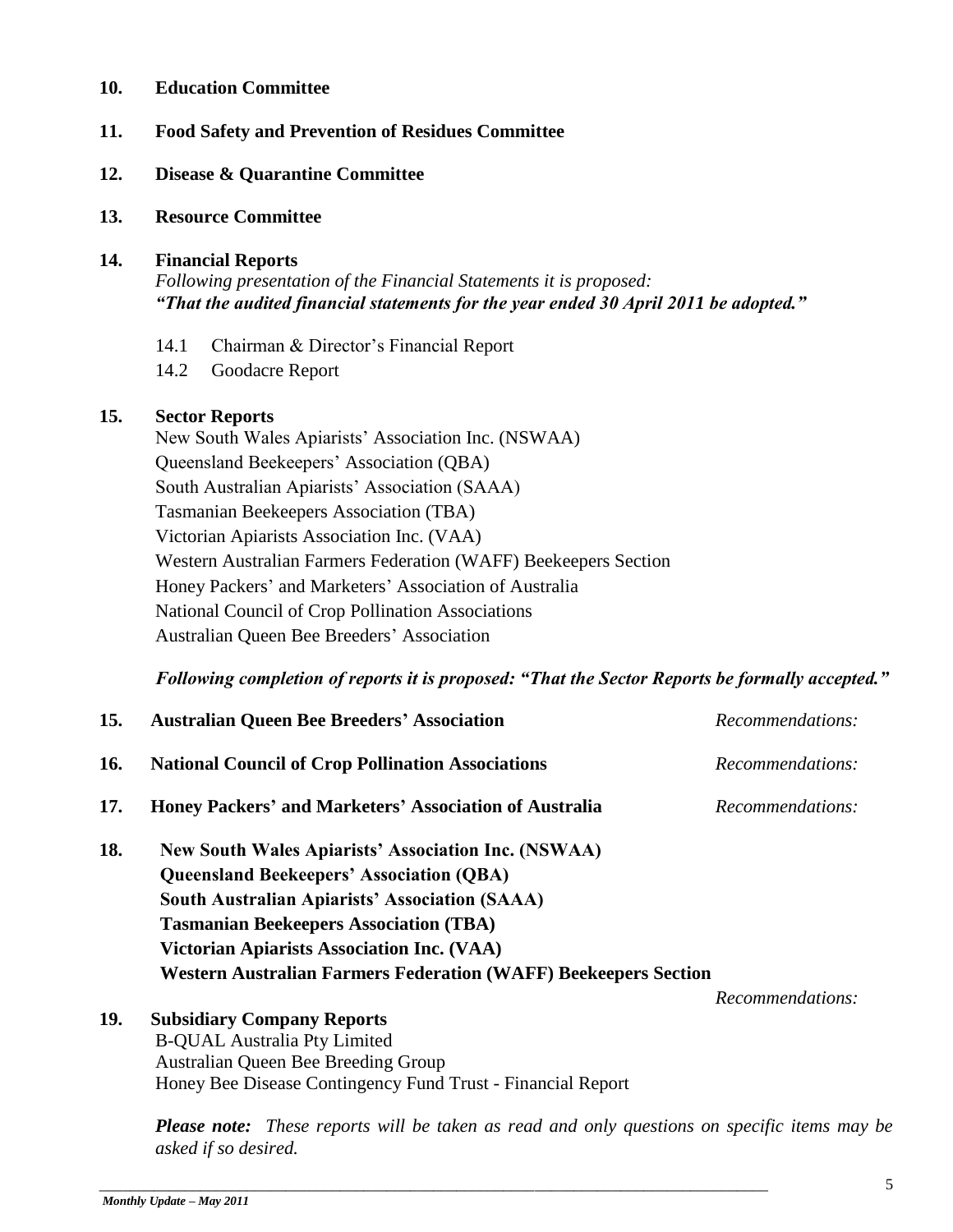#### **20. General Business**

#### **PROPOSED RESOLUTIONS:**

#### **21. Next Annual General Meeting and Sector/State Conferences – To be advised**

| <b>FCAAA</b>                                             | <b>Queensland Beekeepers Association</b>          |  |  |
|----------------------------------------------------------|---------------------------------------------------|--|--|
|                                                          | <b>New South Wales Apiarists Association</b>      |  |  |
|                                                          | <b>Tasmanian Beekeepers Association</b>           |  |  |
|                                                          | <b>WA Farmers Federation - Beekeeping Section</b> |  |  |
|                                                          | <b>South Australian Apiarists Association</b>     |  |  |
|                                                          | <b>Victorian Apiarists Association</b>            |  |  |
| <b>Honey Packers and Marketers Association</b>           |                                                   |  |  |
| <b>National Council of Crop Pollination Associations</b> |                                                   |  |  |
| <b>Australian Queen Bee Breeders Association</b>         |                                                   |  |  |
|                                                          | <b>Australian Honey Bee Industry Council</b>      |  |  |

*Should the meeting see fit it is proposed: "That the year 2012 Annual Meeting of the Australian Honey Bee Industry Council Inc. be held in ......................................................."*

#### **22. Election of Office Bearers**

- 22.1 Deputy Chairperson
- 22.2 Election of two (2) Executive Committee Members

#### *(AHBIC Constitution)*

*5.5 The Chairperson and Deputy Chairperson shall be elected for a term of two (2) years running alternatively. The first year being the election of Chairperson and the next two Executive Members being determined by the highest recorded votes being for a bi-annual term.*

#### **23. Nominated Representative**

#### *(AHBIC Constitution)*

*5.1.2 All member organisations through their nominated representative shall receive the Executive Committee Agendas and shall be entitled to nominate a representative person to attend meetings at their own expense by providing seven days notice or as soon as practical and be able to participate at the invitation of the Chair.*

#### **24. Operation and Appointment of Committees**

Resolution from the AHBIC Executive *– "The terms of reference of the AHBIC Committees be confirmed in accordance with the attached."*

- 24.1 Disease & Quarantine
- 24.2 Education
- 24.3 Resource
- 24.4 Food Safety and Prevention of Residues
- 24.5 Other committees as per conference decisions

#### **25. Meeting Close**

It is anticipated that the conference will close at approximately 6:00 p.m.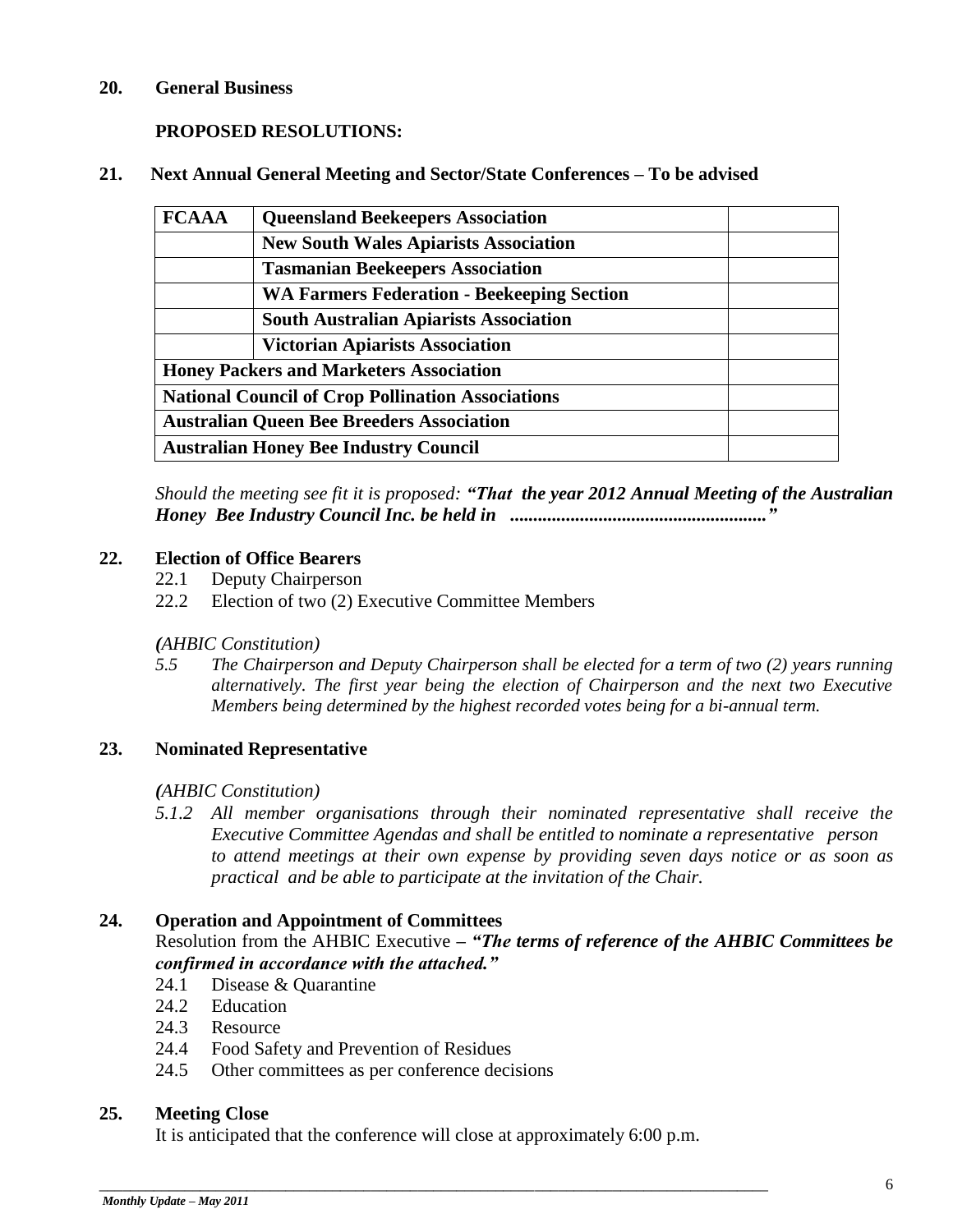# *SOUTH AUSTRALIAN APIARISTS ASSOCIATION INC.*

State President: State Secretary: State Secretary: State Secretary: State Secretary: State Secretary: State Secretary: State Secretary: State Secretary: State Secretary: State Secretary: State Secretary: State Secretary: S Phone: 08 8821 3353 Email: robertsbees@bigpond.com Beckering Eventual Email: secretary@saaa.org.au



Mrs Wendy Thiele<br>Phone: 08 8635 2257

#### **REGISTRATION FOR 67th ANNUAL CONFERENCE 7 July 2011 and AHBIC ANNUAL GENERAL MEETING 8 July 2011to be held at Rydges Southpark, 1 South Tce ADELAIDE SA**

Name(s) ……………………………………………………………………………………………..…….....................

Address ……………………………………………………………………………… P/Code ………...............….......

Telephone ……………………………… Email: .........................................................................................................

**Due to conference package format, registrations are per person basis which means spouses and workers etc are required to pay as members for attendance at conference. A bus trip has been organised for ladies** (and others) **who don't wish to attend the day proceedings** *(see separate form)*

| Day proceedings on Thursday | number attending | . | @ \$70 per person |  |
|-----------------------------|------------------|---|-------------------|--|
| Day proceedings on Friday   | number attending | . | @ \$70 per person |  |
| Annual Dinner - Thurs night | number attending | . | @ \$60 per person |  |

*(Please specify if you require a vegetarian meal or have any food allergies)* **Total (incl GST) \$**

………………………………………………………………… ======

**NB: Arrival coffee, Morning and Afternoon Teas and Lunch are included in Registration Fee**

 *All Registrations and Annual Dinner bookings must be in by 24 June 2011 We apologise but Registration on Day of Conference is not an option due to AHBIC AGM and the package negotiated with Rydges Hotel.*

**Forward application and cheque (made out to SA Apiarists Assoc.) to:** 

**SAAA Treasurer, PO Box 1, Williamstown SA 5351 Fax: (08) 8524 6125** *OR:*

**To pay by electronic transfer** *THIS REGISTRATION FORM MUST BE FAXED OR EMAILED*  **To Treasurer at Fax: (08) 8524 6125 or email: [cldedyer@bigpond.com](mailto:cldedyer@bigpond.com) and**

*Payment to account - SA* **Apiarists Assoc: BSB: 105 030 ACCOUNT: 020697340**

*\*\* NB: MEMBER NAME MUST BE ADVISED ON EFT PAYMENT OR REGISTRATION CANNOT BE NOTED*

**……………………………………………………………………………………….......**

## **KEEP THIS FOR YOUR RECORDS – receipts will not be issued unless requested**

**SOUTH AUSTRALIAN APIARISTS ASSOCIATION INC ABN: 70 114 388 350**

1 Parma St Pt Broughton SA 5522 Email: secretary@saaa.org.au

#### **TAX INVOICE**

**SAAA Annual Conference 7 July and AHBIC AGM 8 July 2011 at ADELAIDE** 

**Member's Name ……………………………………………………………………………………..….…......**

**CONFERENCE FEES: AMOUNT PAID (incl GST) \$ ………………….……………………..............…**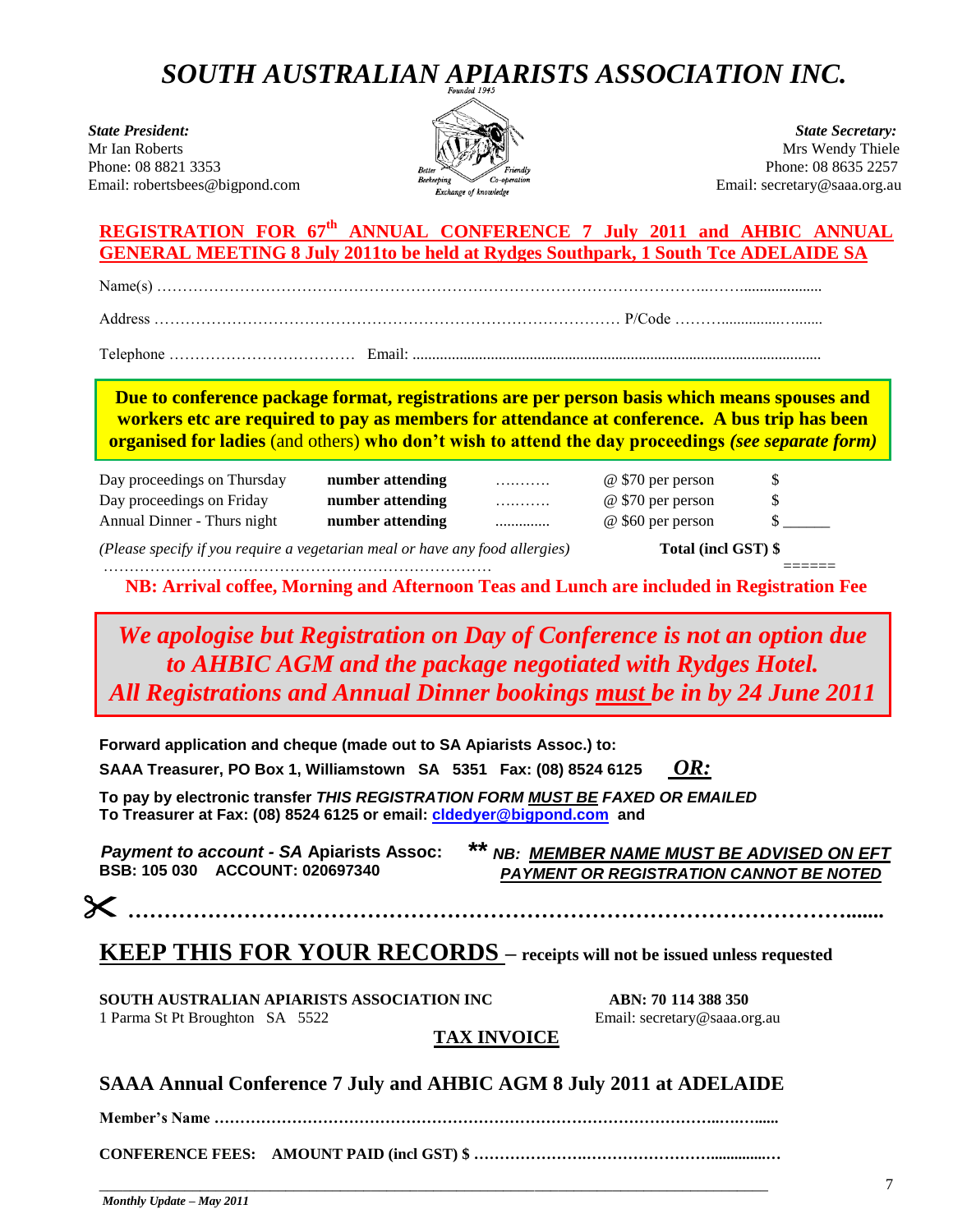# **SAAA Conference 2011**



## **LADIES (and other interested persons) HUNTING & GATHERING TRIP**

Karen Pobke and Jane Roberts have put together an interesting program for the Ladies" Trip this year. It looks like fun (we"ll forget about the diet for a day – what happens on the bus, stays on the bus!).

The Central Market covers all our hunting and gathering needs from apples to aromatherapy, from books to bakeries, cucumbers to coffee, nuts to native foods, from confectionery to continental, and plants to pasta. We"ve allowed over an hour to browse the stalls, either by yourself or with company.

Haigh's Chocolates offer discounts for purchases over a certain amount.... as if we need any more incentive!! We will have time to check out the chocolate making processes, have a taste and a complimentary tea or coffee and purchase any "necessities" before we head off to Warrawong Wildlife Sanctuary.

Warrawong provides a chance to wander in the natural bush amongst the native animals in a protected habitat. Or take advantage of the all day coffee and cake at the Bilby Café where we"ll stop for lunch (a la carte menu at your own cost) before leaving to visit the quaint town of Hahndorf. Entry into the Sanctuary is free.

Hahndorf is an historic town with a strong German influence. The main street offers arts and crafts, souvenirs, restaurants and cafés specialising in German cuisine, gourmet foods, and much more, which you"ll encounter simply by walking from one end of the street to the other. Some shopkeepers have generously offered discounts for our tour.

The bus will deliver everyone back to the Rydges in time for a rest and/or preparation for the Annual Dinner that evening. Baby seats are available for the bus. The cost of the 20 seater bus for the trip is \$30/person (incidentals and lunch etc are at your own cost). If you have any queries, please contact Secretary on phone: (08) 8635 2257 o[r secretary@saaa.org.au](mailto:secretary@saaa.org.au)

Des" Mini Bus will collect passengers from the Reception area of the Rydges Hotel (conference venue) at 8:45am and will depart at 9:00am (promptly).**BOOKINGS IN ADVANCE ARE NECESSARY TO KEEP COSTS TO A MINIMUM AND ENSURE A SEAT ON THE BUS (see tear-off slip below)**

| 9:30am             | Arrive at Adelaide Central Market for an hour of moseying around at your leisure |
|--------------------|----------------------------------------------------------------------------------|
| $10:45$ am         | Depart Central Market                                                            |
| 11:00am            | Arrive at Haigh's Chocolate Factory for browsing (and possibly tasting?) until   |
| 11:30am            | Tour of Haigh's                                                                  |
| $12:00$ noon       | Depart Haigh's for Warrawong Wildlife Sanctuary                                  |
| $12:30 \text{pm}$  | Lunch at Warrawong Sanctuary                                                     |
| $1:45 \text{pm}$   | Depart Warrawong for Hahndorf                                                    |
| 2:00 <sub>pm</sub> | Free time strolling the main street of Hahndorf (historical German town)         |
| 3:30 <sub>pm</sub> | Depart Hahndorf to return to Rydges Hotel                                        |

Check out these places of interest:

[www.warrawongwildlifesanctuary](http://www.warrawongwildlifesanctuary/)

www.hahndorf.co[mwww.haighschocolates.com.au/factory\\_tour](http://www.haighschocolates.com.au/factory_tour) [www.adelaidecentralmarket.com.au](http://www.adelaidecentralmarket.com.au/)

If you wish to join the Ladies Trip, please complete the tear-off slip and return it, along with payment to *The Treasurer, SAAA, PO Box 1, Williamstown SA 5351 (cheques made out to South Australian Apiarists' Association) or alternatively, pay by electronic transfer to account's: 105 030 ACCOUNT: 020697340*

*\*\* If paying electronically, please fax the tear-off slip to The Treasurer on (08) 8524 6125 or email advice to [cldedyer@bigpond.comt](mailto:cldedyer@bigpond.com)o ensure identification of payee.*

**……………………………………………………………………………………………………………**

#### **I WISH TO JOIN THE LADIES TRIP AT SAAA CONFERENCE on Thursday 7 July 2011**

**NAME**: ………………………..... **ADDRESS**: …………………………………………...................

**PHONE NO**: …………………………............. **MOBILE**: .............................................................

……………………………………………………………………………............................................

#### **My payment of \$30 has been made by: CHEQUE EFT PAYMENT**

\_\_\_\_\_\_\_\_\_\_\_\_\_\_\_\_\_\_\_\_\_\_\_\_\_\_\_\_\_\_\_\_\_\_\_\_\_\_\_\_\_\_\_\_\_\_\_\_\_\_\_\_\_\_\_\_\_\_\_\_\_\_\_\_\_\_\_\_\_\_\_\_\_\_\_\_\_\_\_\_\_\_\_\_\_\_

**INCLUDED WITH CONFERENCE PAYMENT IN THE NAMES OF**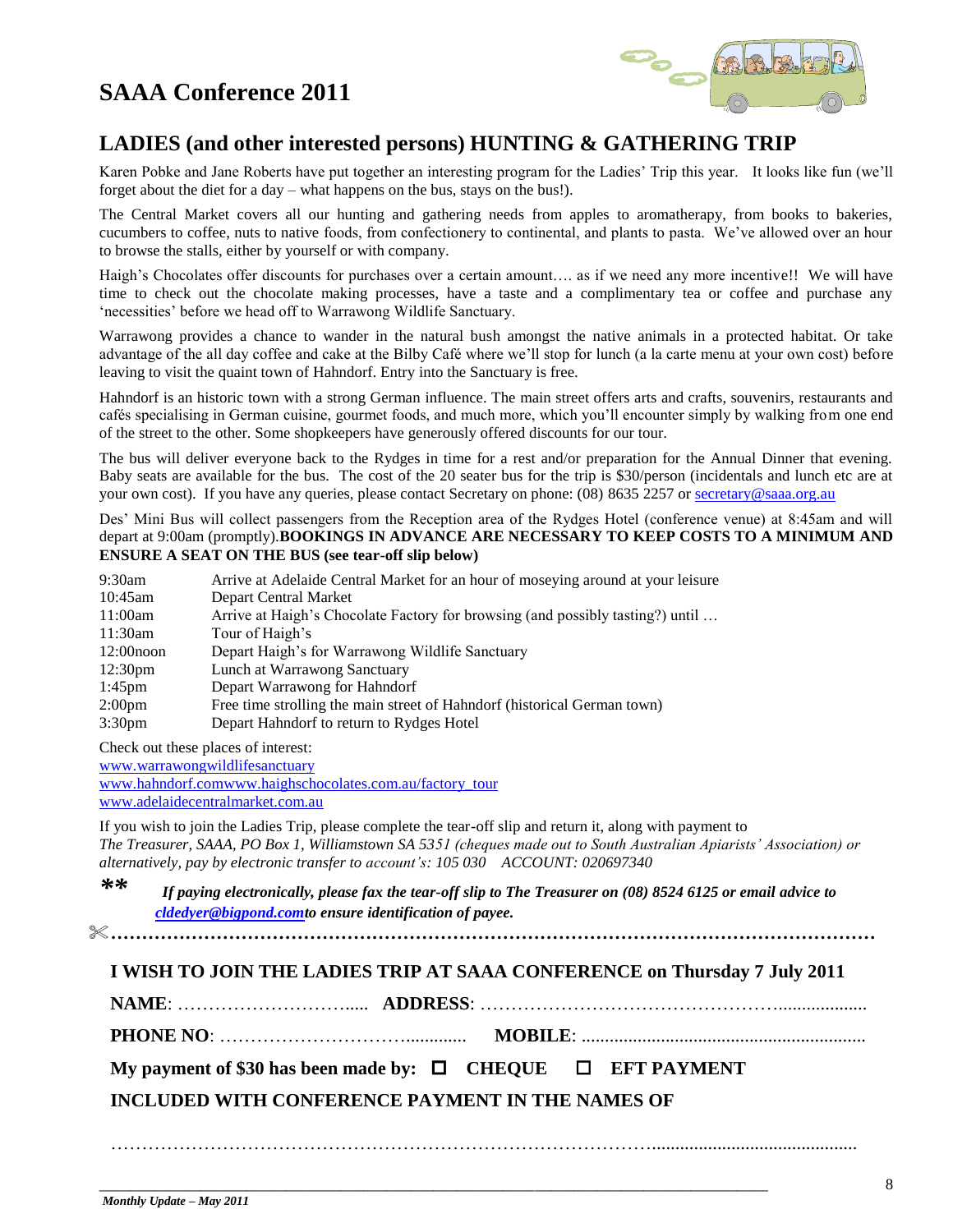## **TRANSPORT FROM ADELAIDE AIRPORT TO RYDGES HOTEL, ADELAIDE**

#### **SKYLINK - Airport shuttle bus**

Bookings will assure you a seat on the bus when you want it (otherwise you may have to wait  $\frac{1}{2}$  - 1 hour for the next bus). Cost is \$10 one way or \$16 if you book a return ticket. Phone number for bookings is 1300 383 783.

**TAXI -** There are various taxis available at the airport without pre-booking. The approximate cost of taxi fare from airport to Rydges varies from around \$18 up to \$25 depending on times and companies.

| <b>FCAAA</b>                                                         | New South Wales Apiarists' Association  | 19 & 20 May 2011      |
|----------------------------------------------------------------------|-----------------------------------------|-----------------------|
|                                                                      | Tasmanian Beekeepers' Association       | 3 & 4 June 2011       |
| Victorian Apiarists' Association                                     |                                         | 8 & 9 June 2011       |
| WA Farmers Federation - Beekeeping Section                           |                                         | 17 June 2011          |
|                                                                      | Queensland Beekeepers' Association      | 30 June & 1 July 2011 |
|                                                                      | South Australian Apiarists' Association | 7 July 2011           |
|                                                                      |                                         |                       |
| Honey Packers and Marketers Association                              |                                         | 10 June 2011          |
| National Council of Crop Pollination Associations                    |                                         | 6 July 2011           |
| Australian Queen Bee Breeders' Association                           |                                         | <b>TBA</b>            |
| Australian Honey Bee Industry Council<br>8 July 2011                 |                                         |                       |
| Federal Council of Australian Apiarists' Associations<br>8 July 2011 |                                         |                       |

## 2011 CONFERENCE DATES

#### **AHBIC 2011 AGM**

The 2011 Annual General Meeting of the Australian Honey Bee Industry Council will be held in South Australia in conjunction with the South Australian Apiarists" Association Conference on Friday, 8 July 2011 at Rydges South Park, 1 South Terrace, Adelaide SA 5000.

**THE SOUTH AUSTRALIAN APIARISTS' ASSOCIATION (SAAA) HAS NEGOTIATED A PACKAGE DEAL WITH RYDGES SOUTH PARK. THE SECRETARY OF SAAA, WENDY THIELE IS RESPONSIBLE FOR ALL ACCOMMODATION BOOKINGS. AS WELL, ALL ATTENDEES MUST REGISTER FOR THE MEETINGS DUE TO CATERING ARRANGEMENTS WITH RYDGES.** 

Please contact Wendy on:

Phone: (08) 8635 2257 Mobile: 0400 264 031 Email: [secretary@saaa.org.au](mailto:secretary@saaa.org.au)

#### **FEDERAL COUNCIL OF AUSTRALIAN APIARISTS' ASSOCIATION (FCAAA) 2011 AGM**

The FCAAA Annual General Meeting will be held at Rydges South Park, Adelaide on Friday 8 July 2011 from 8.00am till 9.45am (prior to the AHBIC meeting).

| For more information contact: |                   |  |                      |  |                              |
|-------------------------------|-------------------|--|----------------------|--|------------------------------|
| <b>President:</b>             | <b>Bill Weiss</b> |  | Ph: $(02)$ 6732 1263 |  | Email: beeweiss@gmail.com    |
| <b>Secretary:</b>             | Julie Lockhart    |  | Ph: (02) 9863 4338   |  | Email: nswaa@optusnet.com.au |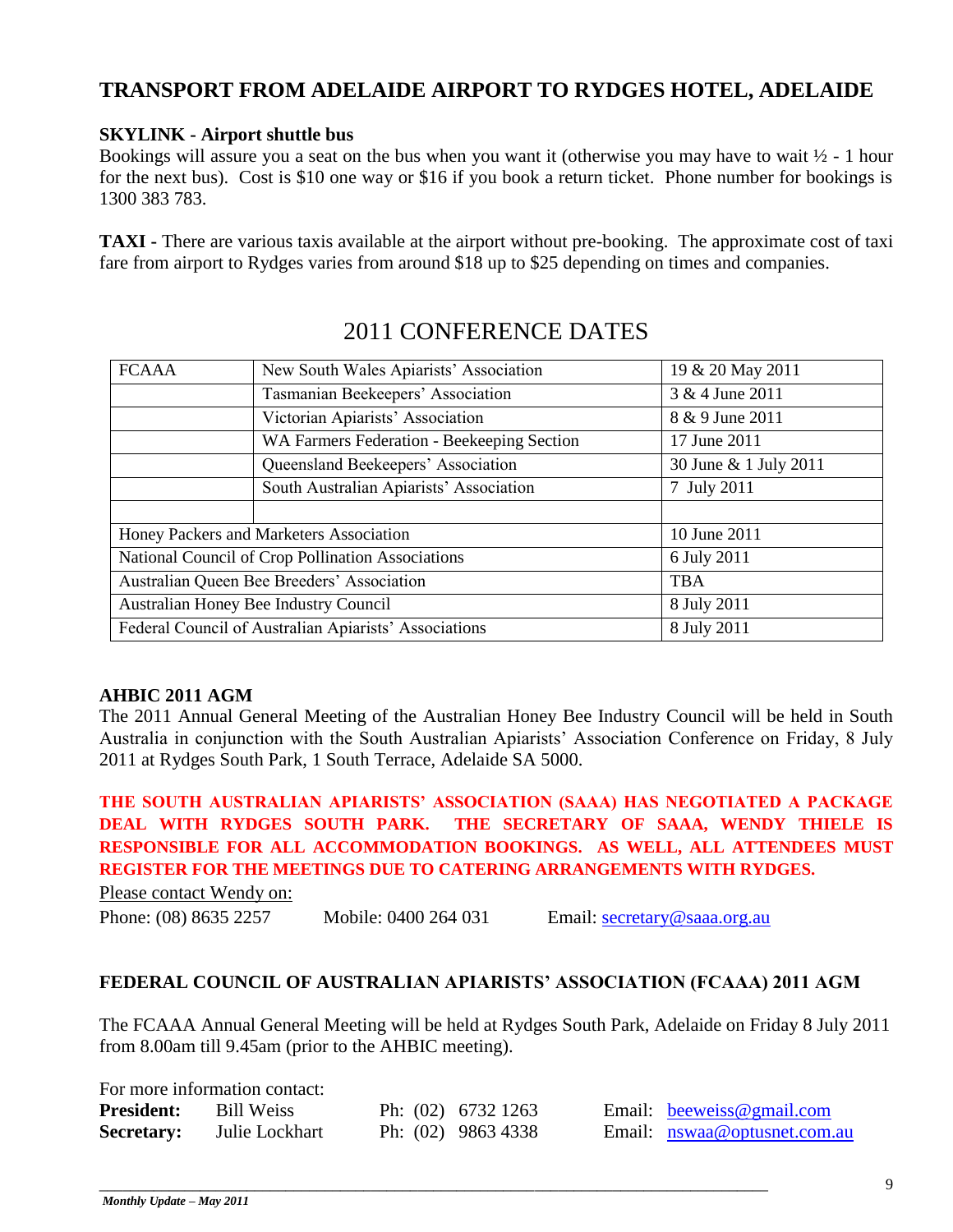

[www.securefoodsavebees.com](http://www.securefoodsavebees.com/)

# Campaign Update – 23rd May 2011

- As a result of the Senate Inquiry into the Science underpinning the inability to eradicate the Asian bee the Asian bee containment group were asked to consider a new "containment" plan over a series of teleconferences even though the official position of the CCEPP has not changed at this point.
- The Qld Government in consultation with industry have been asked to develop the plan for the other states to consider. An updated version of the plan was put forward on the 19th of May for stakeholders to consider.
- A key factor in to getting to this point has been industries offer to co-ordinate volunteer beekeepers to assist with specific public engagement and reporting on the ground in Cairns.
- There will be a lot of work involved in coordinating this effort and getting things organized quickly to allow this to happen. It has sent a strong message to the states that the wider industry behind the AHBIC team involved in the teleconferences on our behalf is very serious about the importance of eradication.
- We were aware of two sticking points as put forward by some of the states with their support for the containment/eradication of Asian Honey Bee as: the level of industry contribution; effectiveness of containment/eradication efforts in Qld
- Taking the above into consideration on the 29th of April the Federal Council of Australian Apiarists Association (the peak body of all the State beekeeping Associations) moved to allocate \$200,000 from its contingency fund toward the program going forward. This funding was conditional on the AHBIC recommending that \$200,000 be allocated from the Animal Health Australia (statutory levy) fund.
- On the 2nd May the AHBIC Executive agreed to recommend \$200,000 be put forward from the Animal Health Australia Fund.
- These initiatives mean that combined the industry has been able to put forward a new cash contribution of \$400,000 combined with an in kind contribution of over \$100,000 which involves beekeepers volunteering in Cairns with the effort required in the areas of surveillance and community engagement. In addition to these amounts the industry has previously committed \$100,000 in the past.
- On the 5th of May representatives of the Victorian Apiarists Association and the Victorian Farmers Federation met with the Victorian Minister for Agriculture and Food Security the Hon Peter Walsh and his Parliamentary Secretary Bill Sykes. It was heartening to learn of Victoria's intention to support the efforts of containment and eradication of the Asian bee. Victoria have been quite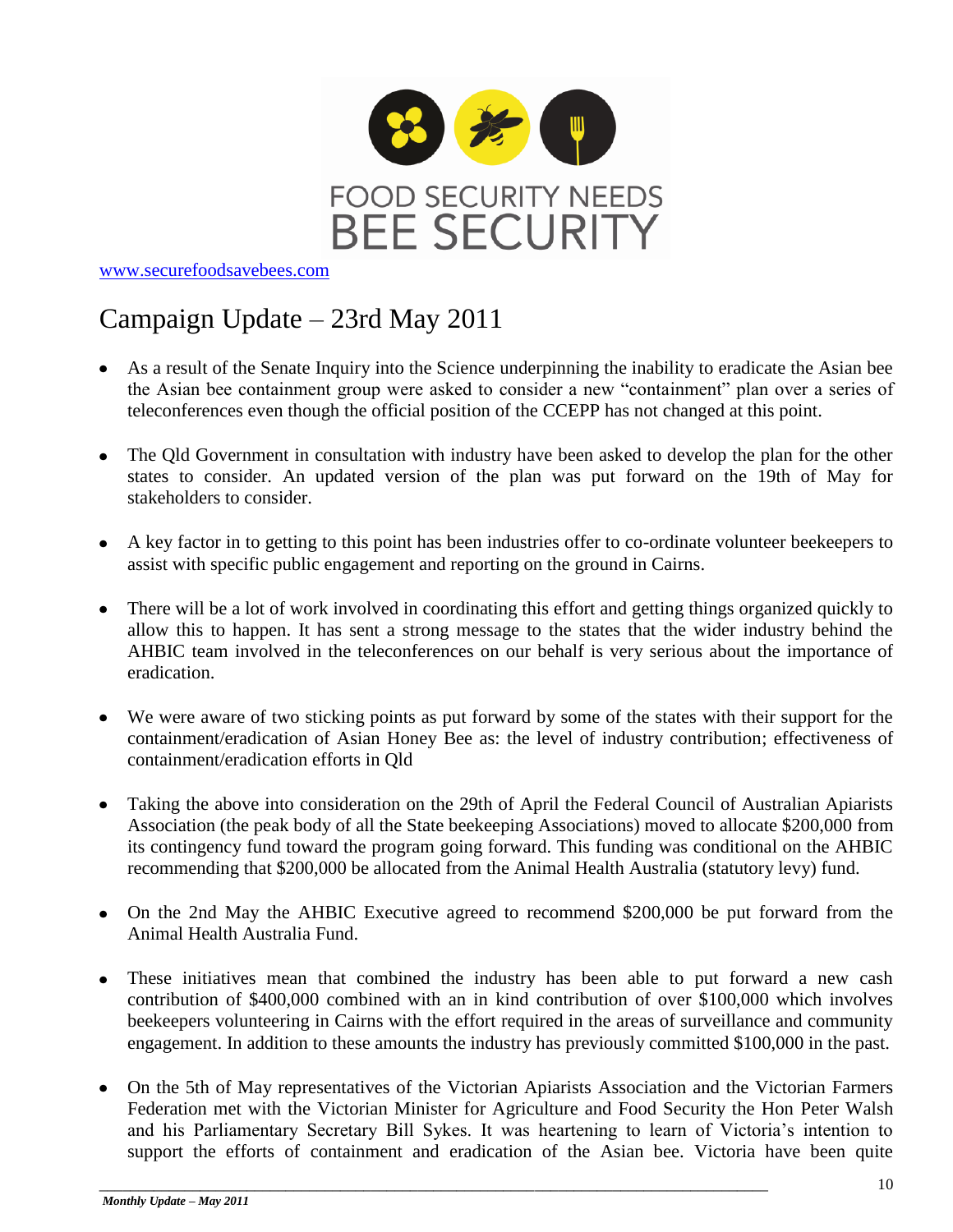proactive in developing a policy for Apiculture as part of its wider agricultural policies which recognises Apiculture and the resultant pollination benefit from this sector as a cornerstone of Victoria"s agricultural success.

- In preparation for the beekeeper volunteer effort required in Cairns, from the 7th to the 10th of May industry meetings were held between representatives from the Food Security needs Bee Security Campaign and the FCAAA President, Queensland Beekeepers Association President and Secretary and AHBIC Quarantine Chairman. Meetings took place outside Brisbane and in Cairns, and the groundwork was completed in preparation for the volunteer efforts that are being planned in Cairns as part of the program going forward. Meetings were held in Cairns between industry, Biosecurity Queensland, a representative councillor from the Cairns Shire Council, the local Cairns beekeepers association and the local branch of Agforce in Queensland.
- On the 12th of May representatives from the NSWAA and NSW Farmers met with Bruce Christie, the decision maker for NSW from NSW DPI via a phone hook up. The discussion updated Bruce Christie on the Food Security needs Bee Security Campaign and discussed the stumbling blocks to be overcome to gain the support of NSW going forward. The meeting was advised that NSW were keen to see the Asian bee program work for the benefit of beekeepers and the entire agricultural industry. The meeting wasa very positive step forward in the relations between industry and the level at which Bruce sits within the department and opens the way for an ongoing relationship between industry and NSW DPI on this issue.
- In order to supplement and build the plan being developed by Biosecurity Queensland the National Management group meeting scheduled to meet on the 13th of May was postponed a week to the 20th of May.
- On the 20th of May the Asian Bee coordination committee met again and from this meeting there was general support for the program. It was heartening to be informed of the \$2million allocation for the Asian bee program to be provided by the commonwealth to support a pilot of the national transitional containment principles developed by the National Biosecurity Committee in 2010. At this meeting industry also put forward a cash contribution of \$400,000 to supplement the in kind support already offered which is expected to be in excess of \$100,000. This is in addition to the \$100,000 previously committed to date by industry and previous in kind support which has been ongoing over the last 4 years.
- The issue has achieved tri partisan political support to get it to here which is rather unique in the political space. This highlights the degree to which this issue cuts across traditional party politics and how the desired outcome of a nation free of Asian bees is fairly and squarely in the national interest.
- The industry stands ready to play a valuable role going forward in working through this plan with the aim of gathering enough scientific data to ask again, as soon as possible in the future the question "is the Asian bee eradicable?"
- Industry can be justifiably proud of the coordinated lobbying efforts of grass roots beekeepers combined with traditional industry structures which have spanned all major honey producing states and lead to the door at least still being open in being able to control and possibly eradicate this devastating pest which will have so many serious impacts on the environment, biosecurity, food security, public health and amenity.

\_\_\_\_\_\_\_\_\_\_\_\_\_\_\_\_\_\_\_\_\_\_\_\_\_\_\_\_\_\_\_\_\_\_\_\_\_\_\_\_\_\_\_\_\_\_\_\_\_\_\_\_\_\_\_\_\_\_\_\_\_\_\_\_\_\_\_\_\_\_\_\_\_\_\_\_\_\_\_\_\_\_\_\_\_\_

#### *Jodie Goldsworthy*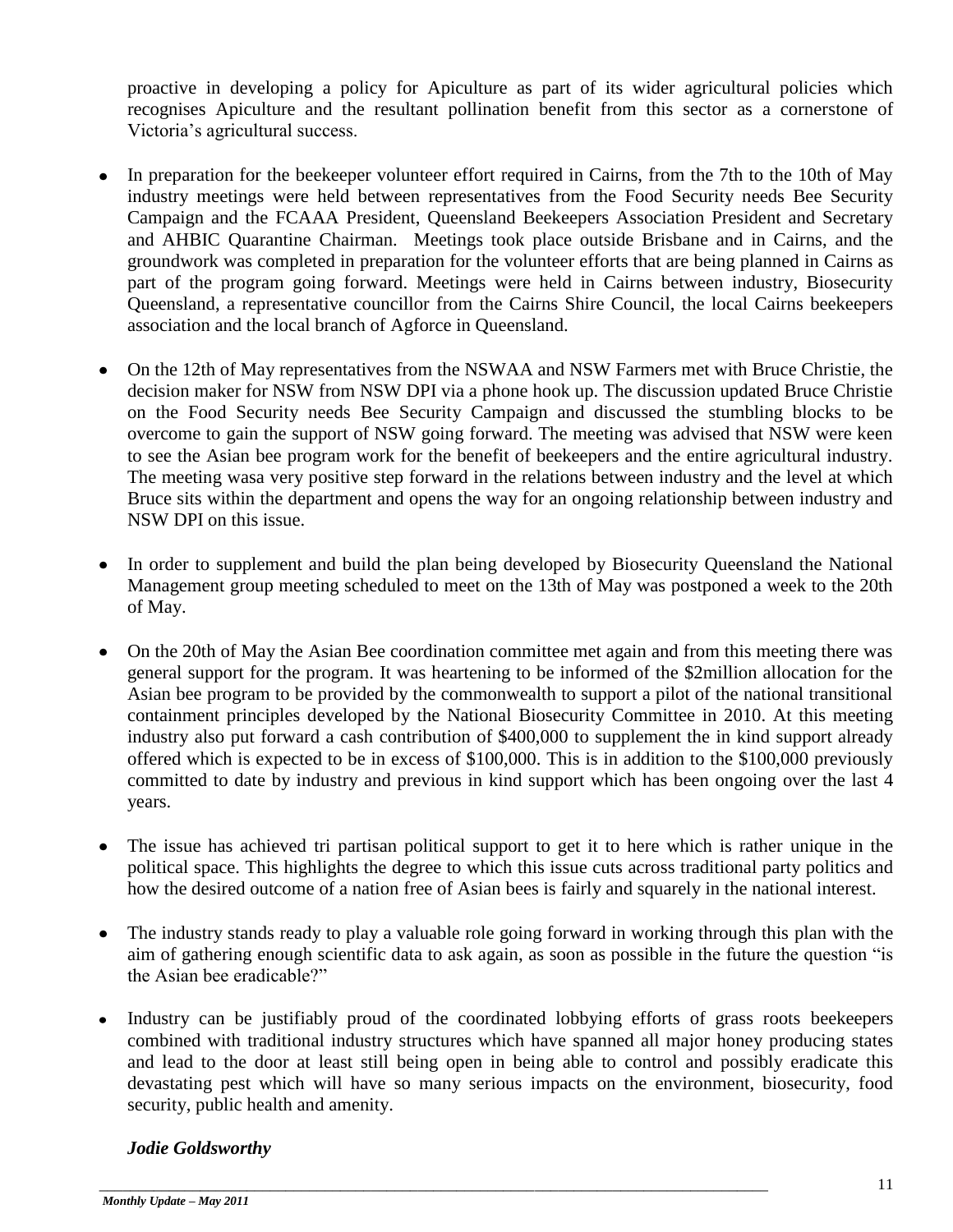## **BIOSECURITY REFORM**

The Department of Agriculture, Fisheries and Forestry continues to progress reforms to deliver a modern biosecurity system that is responsive and targeted. It focuses efforts across the biosecurity continuum on activities that are based on risk, science and an effective regulatory framework. This approach will be supported by strong partnerships, a capable organisation, efficient operational systems and processes, and appropriately sourced sustainable funding.

The reform of Australia"s biosecurity system is substantial and will occur over a number of years. Improvements will be completed in a staged manner and significant steps have already been taken. Key achievements to date include:

- the successful negotiation of the Intergovernmental Agreement on Biosecurity and the National Environmental Biosecurity Response Agreement
- implementation of interim institutional arrangements, including:
	- o the appointment of an [Interim Inspector General of Biosecurity](http://www.daff.gov.au/about/publications/interim-inspector-general-of-biosecurity)
	- o the expansion of the [Eminent Scientists Group](http://www.daff.gov.au/about/contactus/corp-policy/eminent_scientists_group) to include an economist; and
	- o the establishment of the [Biosecurity Advisory Council](http://www.daff.gov.au/biosecurity-advisory-council)
- implementation of the [Export Certification Reform Package](http://www.daff.gov.au/aqis/export/export_certification_reform_package)
- detailed scoping work to underpin significant upgrades of information and communication technology systems and [future post-entry quarantine arrangements](http://www.daff.gov.au/aqis/quarantine/future-post-entry-quarantine-arrangements)
- amendments to legislation for [imported food,](http://www.daff.gov.au/aqis/import/food/food_import_compliance_agreements_fica) enabling DAFF to enter into compliance agreements  $\bullet$ with importers
- risk-based intervention trials at the border for passengers, cargo and mail
- introduction of a [Post Graduate Curriculum in Plant Biosecurity.](http://plantbiosecurity.edu.au/)

Current significant work that is being progressed includes:

- the development of new biosecurity legislation which will that will underpin the management of biosecurity risks in a modern trading environment. An exposure draft of the Bill will be released for public comment before it is introduced into the Commonwealth Parliament
- developing a risk-based approach to biosecurity operations  $\bullet$
- continuing to develop a decision-making framework for the allocation of resources by identifying levels of biosecurity risk and the associated controls while considering the potential consequences
- the continued scoping work to improve information and communication technology systems and  $\bullet$ progress work on future post-entry quarantine arrangements
- the redevelopment of the import conditions database (ICON) to improve its usability and the quality  $\bullet$ and consistency of information
- maintaining, and where possible, enhancing biosecurity operations offshore and onshore across the biosecurity continuum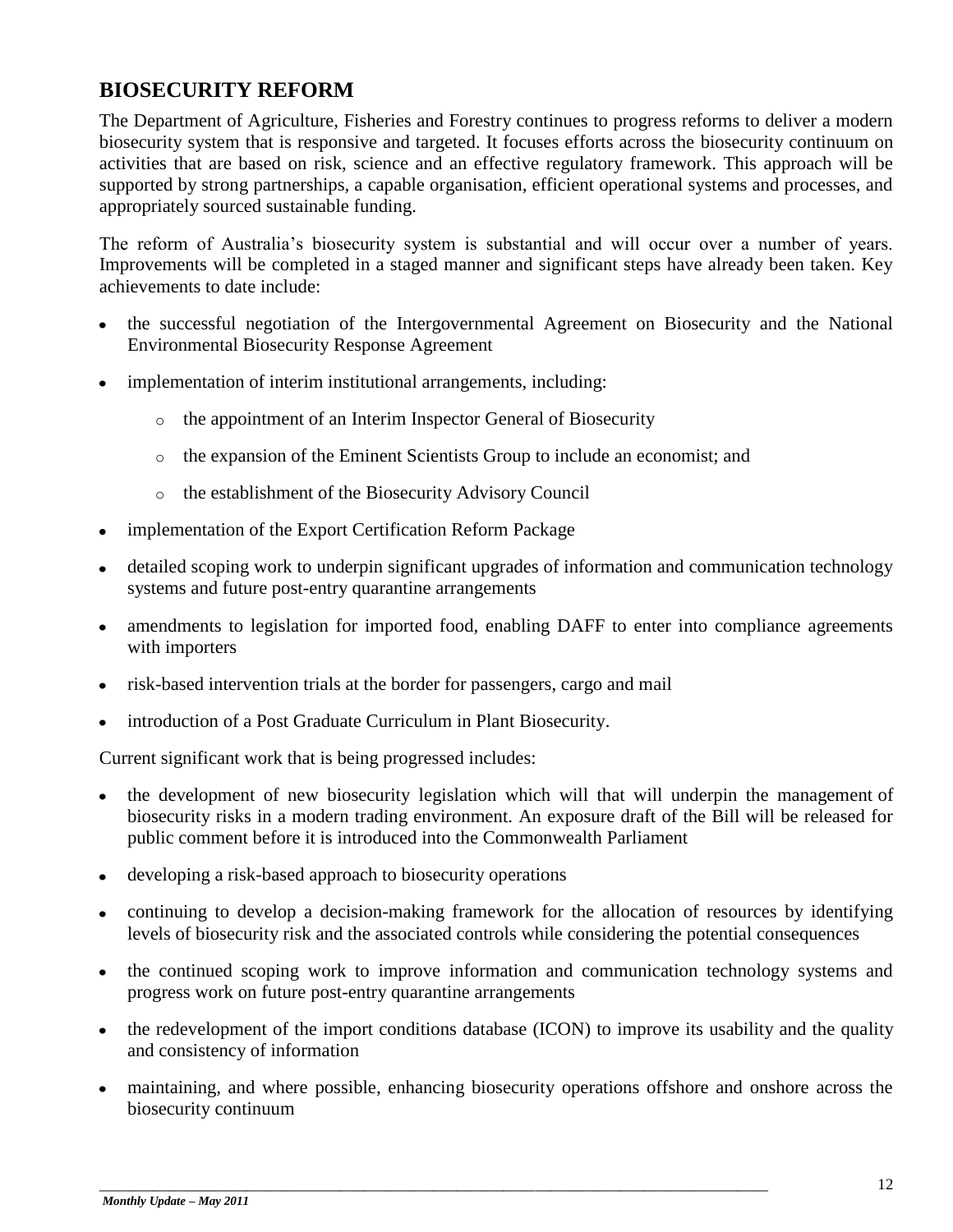- continuing to build a partnership approach to biosecurity with state and territory governments, industry and the community
- developing plans and strategies to ensure an efficient and effective transition for the organisation and for stakeholders as changes happen
- working with states and territories to implement priority areas of reform identified under the Intergovernmental Agreement on Biosecurity

The government continues to give high priority to biosecurity reform with resourcing considered as part of the normal Budget processes.

Budget 2011-12

In the 2011-12 Budget, the government has reaffirmed its commitment to continuing biosecurity reform with the main focus on developing and implementing a risk-based approach to operations. It has also:

- continued funding for frontline border operations while new systems are developed
- approved the first pass business case for improved information and communication (ICT) systems
- invested in future post entry quarantine facilities; and
- committed to a number of eradication programs for nationally significant agricultural and environmental animal and plant pests and diseases.

The 2011-12 Budget confirms that biosecurity functions will continue to be delivered through the Department of Agriculture, Fisheries and Forestry.

The Budget provides \$425.4 million over four years for the continuation of the Quarantine Border Security Program to maintain frontline biosecurity services at airports and mail centres. This includes \$219.8 million for the Department of Agriculture, Fisheries and Forestry and \$205.6 million for the Australian Customs and Border Protection Service.

The budget also includes \$4.2 million to support the development of an option to update information and communication technology systems; \$15.4 million over two years for existing post-border plant and animal pest and disease eradication and control activities; and funding for urgent capital works at postentry quarantine stations and the acquisition of land for Australia's ongoing post-entry quarantine requirements.